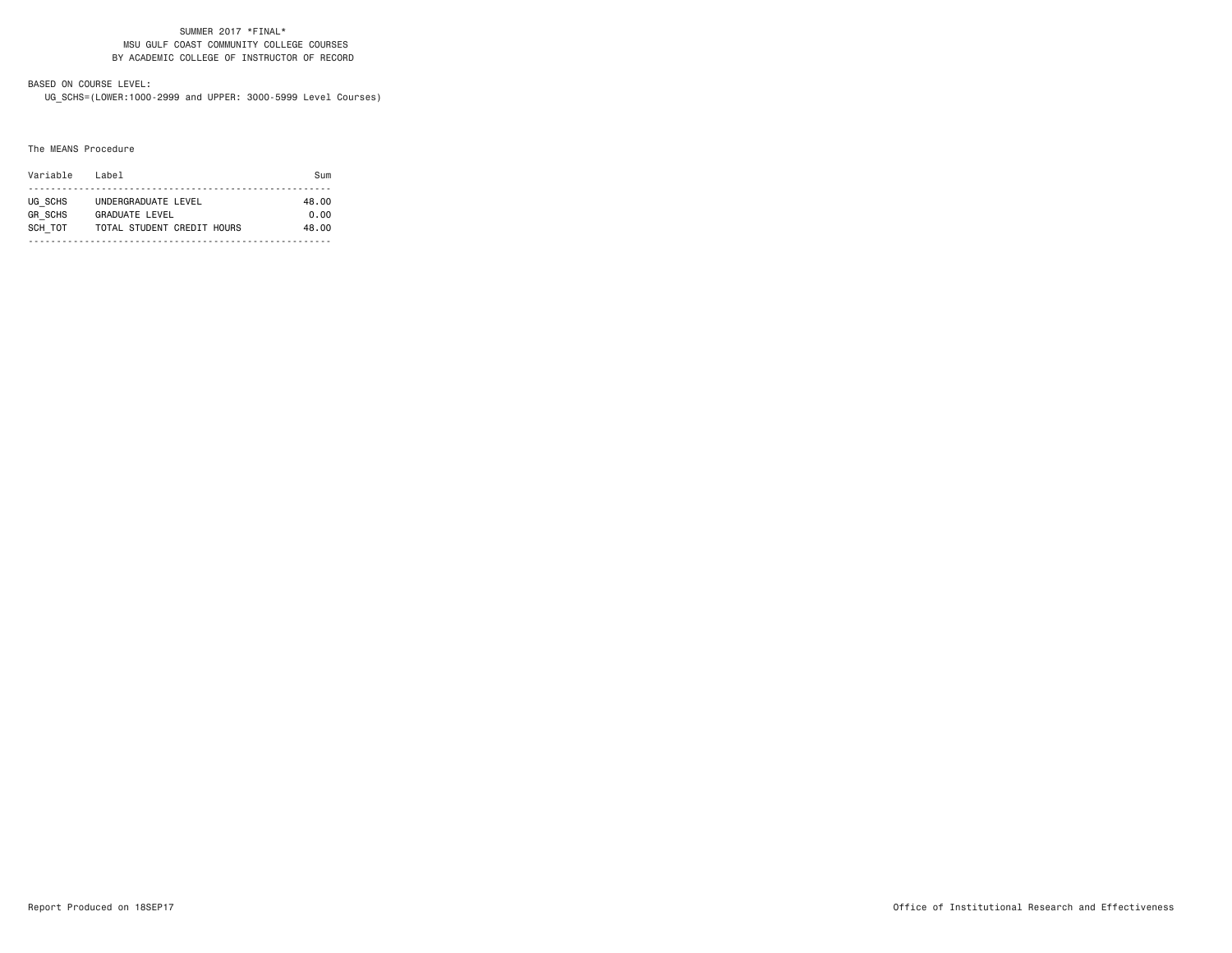### SUMMER 2017 \*FINAL\* MSU GULF COAST COMMUNITY COLLEGE COURSES BY ACADEMIC COLLEGE OF INSTRUCTOR OF RECORD

BASED ON COURSE LEVEL:UG\_SCHS=(LOWER:1000-2999 and UPPER: 3000-5999 Level Courses \*\*Excludes CVM 5000-5999 Level Courses\*\*)

The MEANS Procedure

| ACADEMIC COLLEGE | Ν<br>Obs | Variable                             | Label                                                                      | Sum                    |
|------------------|----------|--------------------------------------|----------------------------------------------------------------------------|------------------------|
| Engineering      |          | UG SCHS<br><b>GR SCHS</b><br>SCH TOT | UNDERGRADUATE LEVEL<br><b>GRADUATE LEVEL</b><br>TOTAL STUDENT CREDIT HOURS | 48.00<br>0.00<br>48.00 |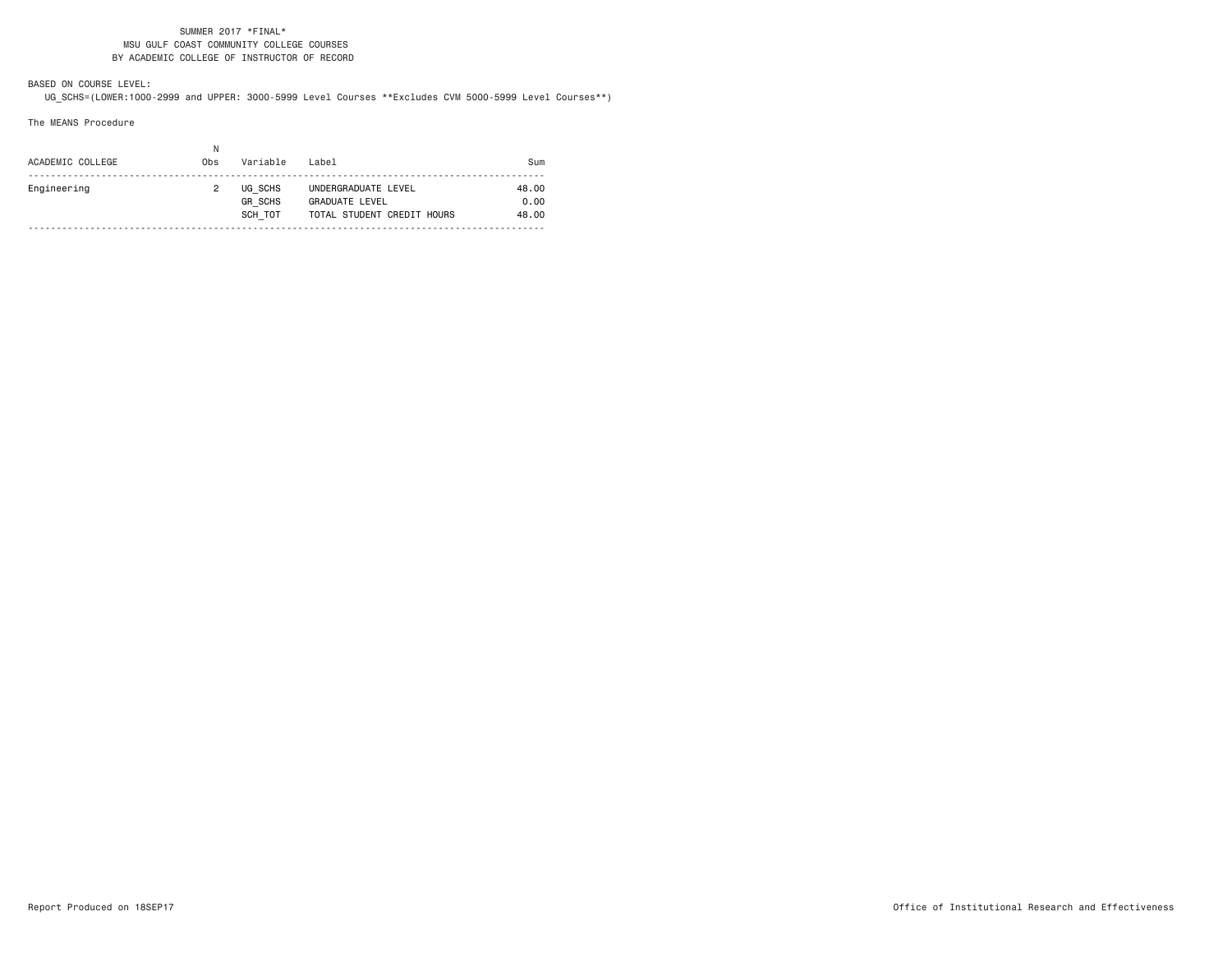### SUMMER 2017 \*FINAL\* MSU GULF COAST COMMUNITY COLLEGE COURSESBY ACADEMIC COLLEGE OF INSTRUCTOR OF RECORD

### BASED ON COURSE LEVEL:

 UG\_SCHS=(LOWER:1000-2999 and UPPER: 3000-5999 Level Courses \*\*Excludes CVM 5000-5999 Level Courses\*\*) GR\_SCHS=(GRAD\_1: 6000-7999 Level Courses and GRAD\_2: 8000-9999 Level Courses)

ACADEMIC COLLEGE=Engineering

| ACADEMIC DEPARTMENT    | UNDERGRADUATE<br>LEVEL | GRADUATE<br>LEVEL | TOTAL |
|------------------------|------------------------|-------------------|-------|
| Mechanical Engineering | 48.00                  | 0.00              | 48.00 |
|                        | 48.00                  | 0.00              | 48.00 |